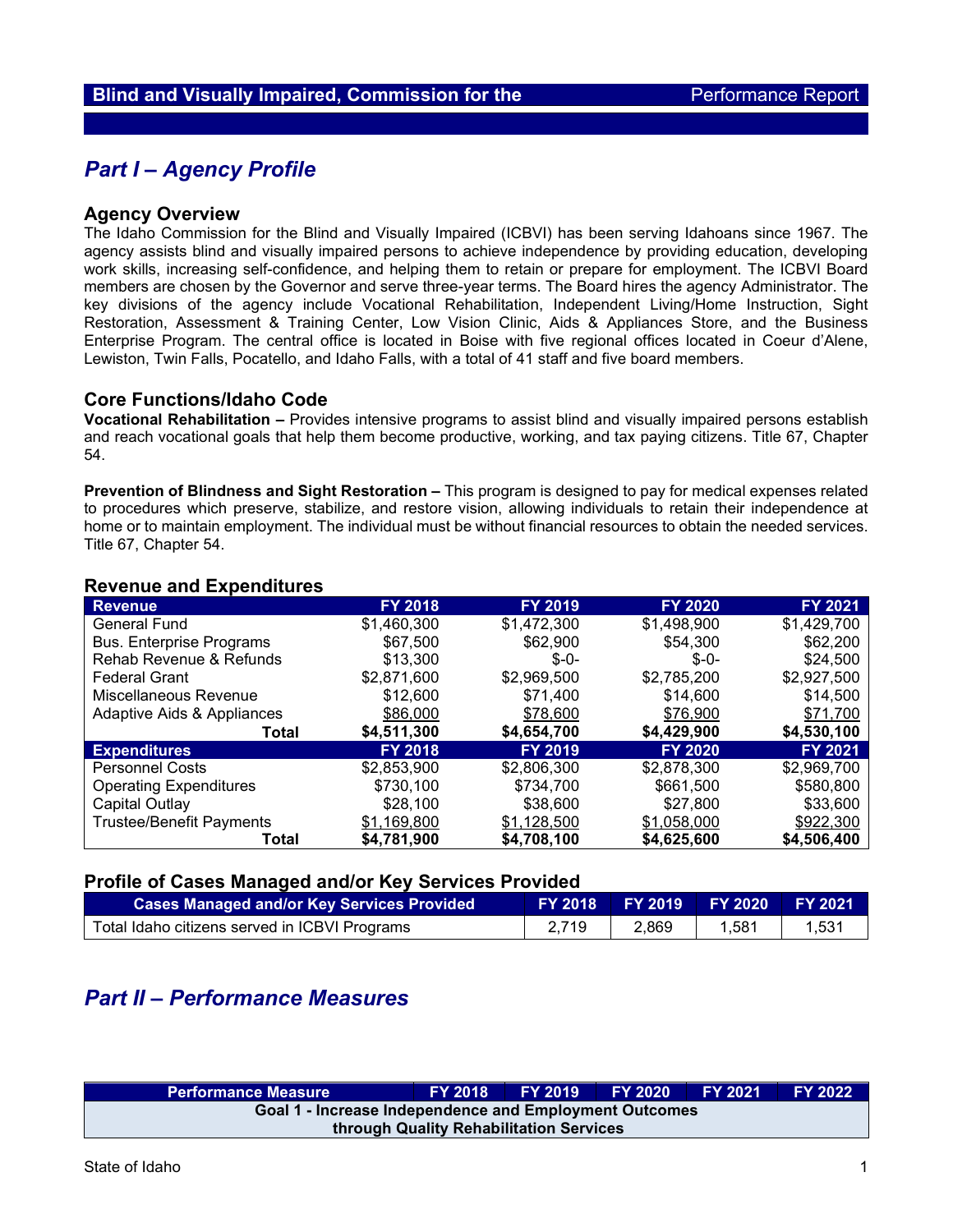## **Blind and Visually Impaired, Commission for the Equation Performance Report**

|                                                                                                                               | <b>Performance Measure</b>                                                             |        | FY 2018  | FY 2019  | <b>FY 2020</b> | FY 2021  | <b>FY 2022</b> |  |
|-------------------------------------------------------------------------------------------------------------------------------|----------------------------------------------------------------------------------------|--------|----------|----------|----------------|----------|----------------|--|
| $\mathbf{1}$ .                                                                                                                | <b>Vocational Rehabilitation</b><br><b>Clients Served</b>                              | actual | 424      | 407      | 443            | 382      |                |  |
|                                                                                                                               |                                                                                        | target | 530      | 430      | 350            | 300      | 350            |  |
| 2.                                                                                                                            | All Independent Living Clients<br>Served                                               | actual | 832      | 892      | 860            | 716      |                |  |
|                                                                                                                               |                                                                                        | target | 705      | 750      | 880            | 800      | 650            |  |
| 3.                                                                                                                            | <b>Sight Restoration Program</b><br>Served                                             | actual | 74       | 82       | 63             | 53       |                |  |
|                                                                                                                               |                                                                                        | target | 65       | 70       | 75             | 60       | 60             |  |
| 4.                                                                                                                            | <b>Low Vision Clinic Served</b>                                                        | actual | 581      | 587      | 526            | 380      |                |  |
|                                                                                                                               |                                                                                        | target | 425      | 550      | 600            | 450      | 475            |  |
| 5.                                                                                                                            | Average Hourly Wage at<br><b>Closure of Vocational</b><br><b>Rehabilitation Client</b> | actual | \$12.34  | \$17.64  | \$15.85        | \$16.09  |                |  |
|                                                                                                                               |                                                                                        | target | \$7.50   | \$7.50   | \$10.00        | \$10.00  | \$10.00        |  |
| 6.                                                                                                                            | Average Vendor Earnings in the<br><b>Business Enterprise Program</b>                   | actual | \$63,138 | \$54,302 | \$32,500       | \$31,031 |                |  |
|                                                                                                                               |                                                                                        | target | \$47,000 | \$48.050 | \$49,100       | \$35,750 | \$35,750       |  |
| $\overline{7}$ .                                                                                                              | Number of clients that<br>participated in ATC training                                 | actual | 32       | 29       | 24             | 13       |                |  |
|                                                                                                                               |                                                                                        | target | 30       | 30       | 30             | 10       | 20             |  |
| Goal 2 - ICBVI will promote self-awareness and confidence through<br>statewide peer support groups and other consumer groups. |                                                                                        |        |          |          |                |          |                |  |
| 8.                                                                                                                            | Number of days ICBVI staff<br>participated in collaborative<br>partner group meetings  | actual | 59       | 58       | 50             | 51       |                |  |
|                                                                                                                               |                                                                                        | target | 50       | 52       | 58             | 58       |                |  |
| l9.<br>groups                                                                                                                 | Number of Consumers who                                                                | actual | 1,521    | 1,320    | 850            | 362      |                |  |
|                                                                                                                               | participate in peer support                                                            | target | 1,220    | 1,250    | 1,300          | 320      |                |  |

### **Performance Measure Explanatory Notes:**

Goal 1 – All Performance Measures are based on a state fiscal year.

- 1. Performance Measure 1 and 5-There are several factors that influence the decrease in VR clients served and employment outcomes. These include having a robust economy, the new federal mandate under WIOA that requires us to reserve 15% of our grant to serve students, and the transition to the new federal Common Performance Measures (WIOA).
- 2. Performance Measure 2- Due to COVID-19 this last year we have seen a decrease in Independent Living referrals, coupled with a decrease in Title B funding effecting our Independent Living program is reflective in the decrease of numbers reported in SFY2021. These reasons, coupled with closing out non-active cases, will possibly result in a decrease in numbers for SFY2022.
- 3. Performance Measure 3-Due to the reduction in General funding, Sight Restoration anticipates serving fewer individuals this year. In addition, clinics and doctors have significantly slowed down is seeing patients for these surgeries and also in their referrals to this program due to the pandemic. It is expected that we should see an increase in FY22.
- 4. Performance Measure 6- Average vendor earnings dropped significantly in SFY 2020 because of the Covid-19 pandemic. The first 9 months of the year were typical, and the majority of vendors were on pace to earn as much or more than they had in SFY 2019. The last 3 months of SFY 2020 were very slow and most vendors experience a 75% or more drop in sales. We are expecting a slow recovery.
- 5. Performance Measure 8- Considering the current health crisis and social distancing requirements we have reduced the number of students who are participating in the Assessment and Training Center (ATC).

Goal 2 - Performance Measures are in relation to outreach, membership and participation of ICBVI Staff.